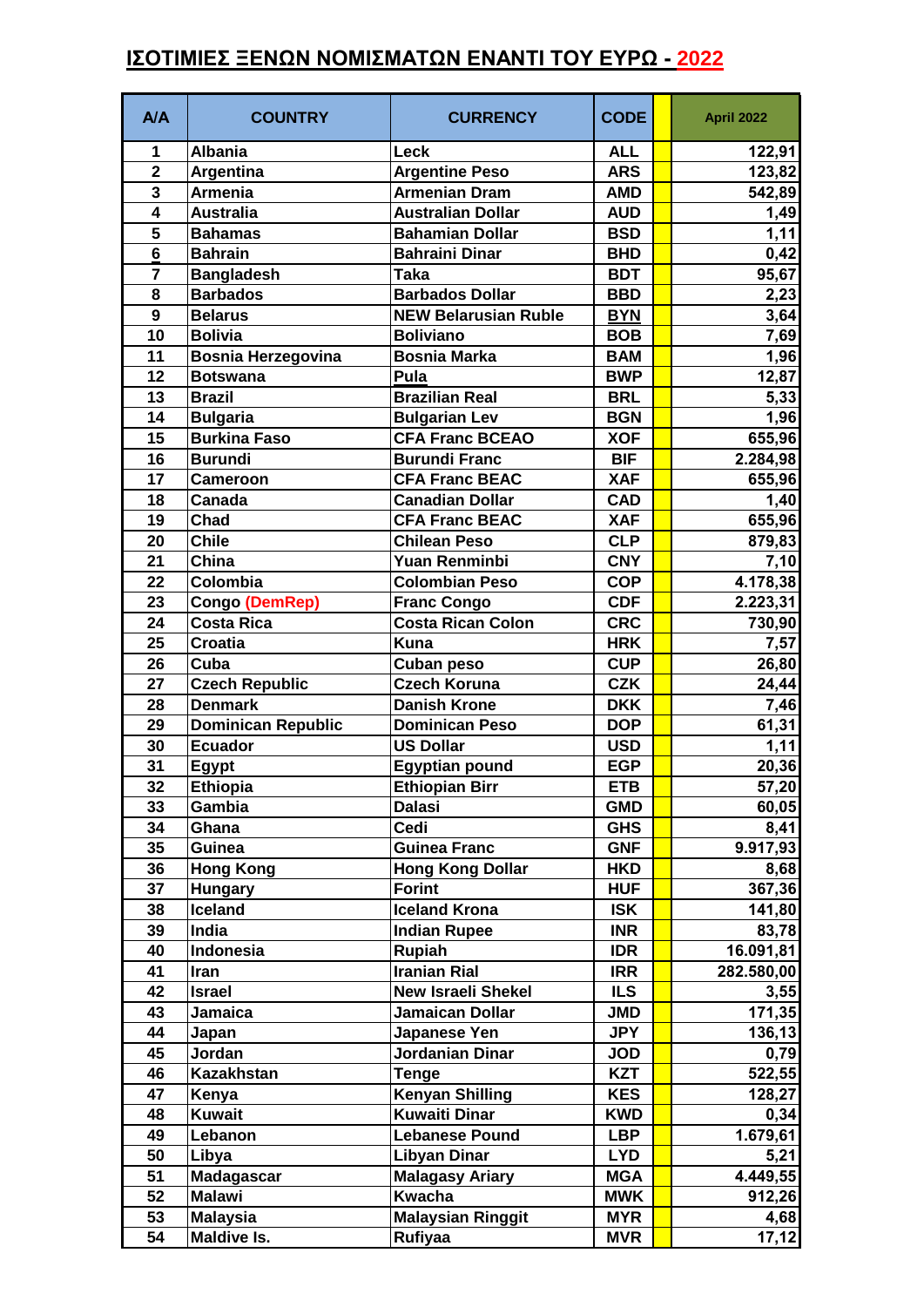| A/A | <b>COUNTRY</b>                | <b>CURRENCY</b>               | <b>CODE</b> | <b>April 2022</b> |
|-----|-------------------------------|-------------------------------|-------------|-------------------|
| 55  | <b>Mauritania</b>             | Ouguiya                       | <b>MRU</b>  | 40,55             |
| 56  | <b>Mauritius</b>              | <b>Maur Rupee</b>             | <b>MUR</b>  | 49,28             |
| 57  | <b>Mexico</b>                 | <b>Mexican Peso</b>           | <b>MXN</b>  | 22,14             |
| 58  | <b>Moldova</b>                | <b>Moldovan Leu</b>           | <b>MDL</b>  | 20,44             |
| 59  | Mongolia                      | <b>Tugrik</b>                 | <b>MNT</b>  | 3.298,78          |
| 60  | <b>Morocco</b>                | <b>Moroccan Dirham</b>        | <b>MAD</b>  | 10,77             |
| 61  | <b>Mozambique</b>             | <b>Meticai</b>                | <b>MZN</b>  | 71,10             |
| 62  | <b>Namibia</b>                | Namibian Dollar               | <b>NAD</b>  | 16,17             |
| 63  | <b>Nepal</b>                  | <b>Nepalese Rupee</b>         | <b>NPR</b>  | 134,12            |
| 64  | <b>New Zealand</b>            | <b>New Zealand Dollar</b>     | <b>NZD</b>  | 1,60              |
| 65  | Nicaragua                     | Cordoba Oro                   | <b>NIO</b>  | 39,89             |
| 66  | <b>Niger Rep</b>              | <b>CFA Franc BCEAO</b>        | <b>XOF</b>  | 655,96            |
| 67  | <b>Nigeria</b>                | <b>Naira</b>                  | <b>NGN</b>  | 464,69            |
| 68  | <b>Norway</b>                 | <b>Norwegian Krone</b>        | <b>NOK</b>  | 9,58              |
| 69  | Oman                          | <b>Rial Omani</b>             | <b>OMR</b>  | 0,43              |
| 70  | <b>Pakistan</b>               | <b>Pakistan Rupee</b>         | <b>PKR</b>  | 203,96            |
| 71  | Panama                        | <b>Balboa</b>                 | <b>PAB</b>  | 1,11              |
| 72  | Peru                          | <b>Nuevo Sol</b>              | <b>PEN</b>  | 4,19              |
| 73  | <b>Philippines</b>            | <b>Philippine Peso</b>        | <b>PHP</b>  | 58,01             |
| 74  | <b>Poland</b>                 | <b>Zloty</b>                  | <b>PLN</b>  | 4,64              |
| 75  | Qatar                         | <b>Qatari Riyal</b>           | QAR         | 4,06              |
| 76  | Romania                       | <b>New Leu</b>                | <b>RON</b>  | 4,93              |
| 77  | <b>Russia</b>                 | <b>Russian Ruble</b>          | <b>RUB</b>  | 95,70             |
| 78  | Rwanda                        | <b>Rwanda Franc</b>           | <b>RWF</b>  | 1.131,46          |
| 79  | Saudi Arabia                  | <b>Saudi Riyal</b>            | <b>SAR</b>  | 4,18              |
| 80  | Senegal                       | <b>CFA Franc BCEAO</b>        | <b>XOF</b>  | 655,96            |
| 81  | <b>Serbia</b>                 | <b>Dinar</b>                  | <b>RSD</b>  | 117,93            |
| 82  | <b>Seychelles</b>             | <b>Seychelles Rupee</b>       | <b>SCR</b>  | 16,05             |
| 83  | <b>Sierra Leone</b>           | Leone                         | <b>SLE</b>  | 13.195,00         |
| 84  | <b>Singapore</b>              | <b>Singapore Dollar</b>       | <b>SGD</b>  | 1,51              |
| 85  | <b>South Africa</b>           | Rand                          | <b>ZAR</b>  | 16, 17            |
| 86  | <b>South Korea</b>            | Won                           | <b>KRW</b>  | 1.353,52          |
| 87  | Sri Lanka                     | <b>Sri Lanka Rupee</b>        | <b>LKR</b>  | 330,43            |
| 88  | <b>Sudan Rep</b>              | <b>Sudanise Pound</b>         | <b>SDG</b>  | 499,56            |
| 89  | <b>Swaziland</b>              | Lilangeni                     | <b>SZL</b>  | 16,17             |
| 90  | <b>Sweden</b>                 | <b>Swedish Krona</b>          | <b>SEK</b>  | 10,33             |
| 91  | <b>Switzerland</b>            | <b>Swiss Franc</b>            | <b>CHF</b>  | 1,03              |
| 92  | <b>Syria Arab Republic</b>    | <b>Syrian Pound</b>           | <b>SYP</b>  | 2.799,20          |
| 93  | <b>Special Drawing Rights</b> | <b>Special Drawing Rights</b> | <b>XDR</b>  | 0,81              |
| 94  | Taiwan                        | Taiwan Dollar                 | <b>TWD</b>  | 31,92             |
| 95  | <b>Tanzania</b>               | <b>Tanzanian Shilling</b>     | <b>TZS</b>  | 2.573,60          |
| 96  | <b>Thailand</b>               | <b>Baht</b>                   | <b>THB</b>  | 37,20             |
| 97  | Tunisia                       | <b>Tunisian Dinar</b>         | <b>TND</b>  | 3,27              |
| 98  | Uganda                        | <b>Uganda Shilling</b>        | <b>UGX</b>  | 4.009, 12         |
| 99  | <b>Ukraine</b>                | Hryvnia                       | <b>UAH</b>  | 33,32             |
| 100 | <b>United Arab Emirates</b>   | <b>U.A.E. Dirham</b>          | <b>AED</b>  | 4,09              |
| 101 | <b>United Kingdom</b>         | <b>Pound Sterling</b>         | <b>GBP</b>  | 0,85              |
| 102 | <b>United States</b>          | <b>US Dollar</b>              | <b>USD</b>  | 1,11              |
| 103 | <b>Uruguay</b>                | Peso Uruguayo                 | <b>UYU</b>  | 46,06             |
| 104 | <b>Uzbekistan</b>             | <b>Uzbekistan Sum</b>         | <b>UZS</b>  | 12.690,89         |
| 105 | Venezuela                     | <b>Bolivar Fuerte</b>         | <b>VEF</b>  | 490.377,56        |
| 106 | Yemen                         | Yemeni Rial                   | <b>YER</b>  | 278,75            |
| 107 | Zambia                        | <b>Kwacha</b>                 | <b>ZMW</b>  | 20,15             |
| 108 | Zimbabwe                      | Zimbabwean Dollar             | <b>ZWD</b>  | 403,22            |
| 109 | Vietnam                       | <b>Vietnamese Dong</b>        | <b>VND</b>  | 25.638,89         |
| 110 | Georgia                       | Georgian Lari                 | <b>GEL</b>  | 3,46              |